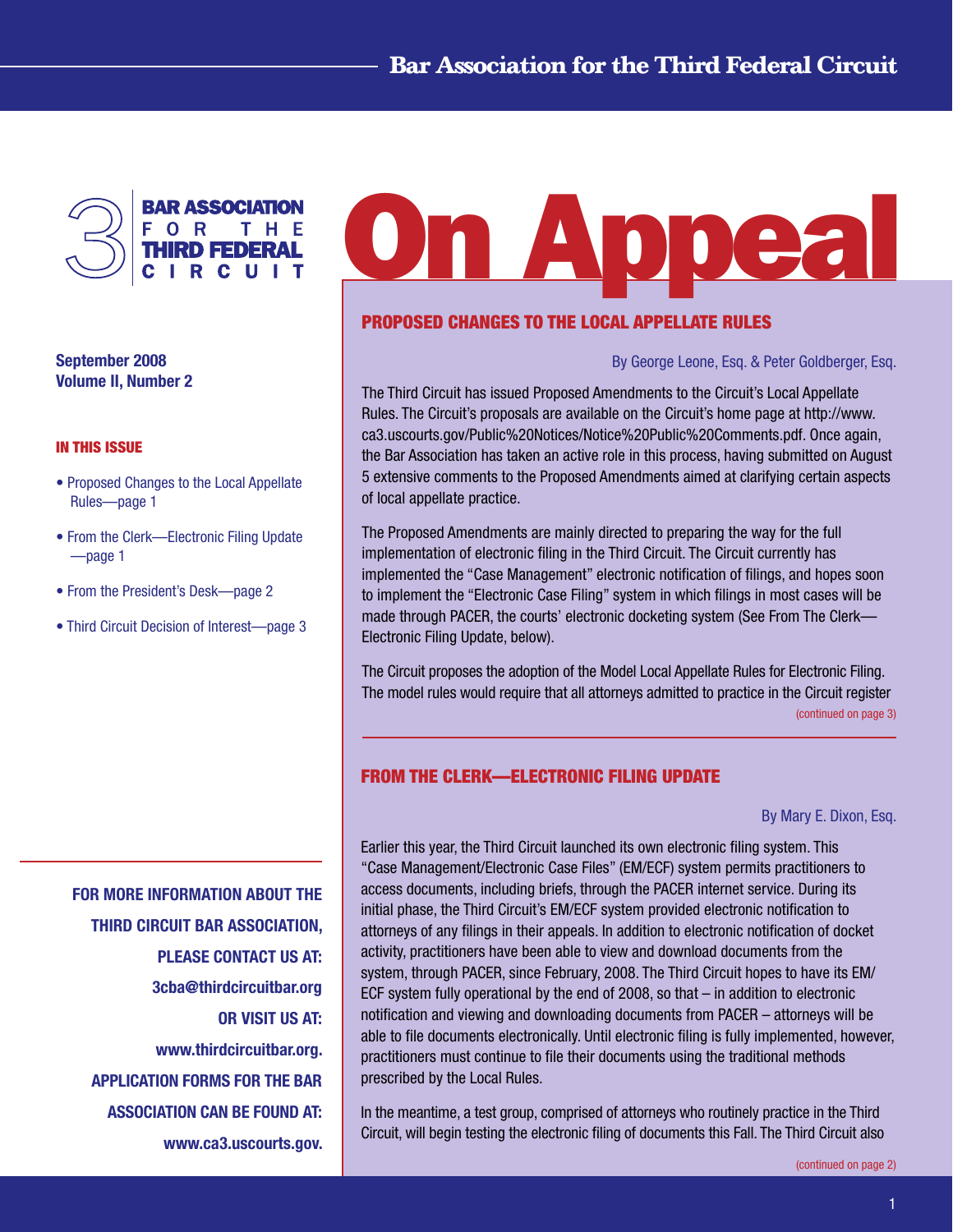

# <span id="page-1-0"></span>From The President's Desk

#### By Nancy Winkelman, Esq.

Welcome to the latest edition of "On Appeal," the newsletter of the Third Circuit Bar Association. We extend a particular welcome to our new members, and hope all have had a restful and enjoyable summer.

Our 3CBA has been busy in these past several months. Under the leadership extraordinaire of our Rules Committee and its chairs, Peter Goldberger and George Leone, the 3CBA submitted extensive comments on the Third Circuit's proposed amendments to its Local Appellate Rules. (See the article on page 1 of this newsletter for a description of the substance of the 3CBA's comments.) We thank Peter and George (who took the laboring oar on this round of comments) for their diligent work on this project. Once our website is up and running (which we expect it shortly will be), we will post the entirety of the 3CBA comments there.

Our Membership Committee, under the guidance of Committee Chair Mary Gibbons Whipple, is in the process of embarking on a final initiative for Founding Firms and Founding Members. The 3CBA Board has decided to end this Founding Firm/Founding Member opportunity at the close of this year. Please help Mary by spreading the word about the 3CBA to your colleagues. At present, 3CBA membership forms can be found on the Third Circuit's website, www. ca3.uscourts.gov.

Our Program Committee, led by Bob Graci, has continued to do a tremendous job in bringing high quality programs on federal appellate practice throughout the Circuit. In April, the 3CBA hosted three sessions at the 2008 Third Circuit Judicial Conference, which took place in Cambridge, Maryland and was well-attended by members of the

Bench and Bar. The first program, *Do's and Don'ts of Effective Appellate Advocacy,*  had as faculty members Judge Dolores K. Sloviter, Judge Thomas L. Ambro, Judge D. Michael Fisher, Patricia Millett (Akin Gump Strauss Haver & Feld LLP), and Virginia Seitz (Sidley Austin LLP). The third session, *In's and Out's of Appellate Motions Practice,* had as faculty Chief Judge Anthony J. Scirica, Judge D. Brooks Smith, and Margaret Wiegand, the Legal Coordinator in the Third Circuit's Clerk's Office. 3CBA President-Elect James C. Martin moderated the latter panel, and I moderated the former. Our thanks to all presenters, and to our Program Committee, which developed the content for the Motions Practice Panel. These two 3CBA CLE sessions at the Judicial Conference sandwiched a spectacular lunchtime presentation by Thomas C. Goldstein, co-chair (with Patricia Millett) of Akin Gump's Supreme Court Practice Group, about how he built – from the ground floor – what is today one of the country's most active and flourishing Supreme Court practices. Tom's candor, humility, and humor inspired us all!

True to our goal of presenting quality programs in all parts of the Circuit, in May the 3CBA put on a CLE program in the Virgin Islands about the new Virgin Islands *certiorari* process, which was attended by over 75 Virgin Islands practitioners. We thank our faculty for that course: Chief Justice of the Supreme Court of the U.S. Virgin Islands, Rhys S. Hodge, Third Circuit Judge Marjorie Rendell, Adriane Dudley, and 3CBA Board Member Peter Goldberger. Hats off to 3CBA Board Member Andrew Simpson for his fine work in planning our foray into the Virgin Islands.

[\(continued on page 3\)](#page-2-0)

# from the clerk—electronic filing update —continued from page 1

plans on offering attorney training sessions on the use of the EM/ECF system in the near future. The dates of the upcoming attorney training sessions, along with training materials, will be posted on the Third Circuit's website (See http://www.ca3.uscourts.gov).

Finally, appellate practitioners should be aware of an exciting development in electronic filing that is occurring at the district court level. The latest version of the EM/ECF system includes a feature that allows attorneys to create an appendix electronically. When an attorney chooses this feature, s/he is prompted to select those documents to be included in the appendix, and the software then assembles the documents into one, consecutively-paginated PDF document. The New Jersey, Delaware, and Middle District of Pennsylvania courts all have implemented this most recent version of the EM/ECF system, which enables the electronic assembling of appendices. It is anticipated that other district courts will follow suit in the near future.

Practitioners are encouraged to check the Third Circuit's website for updates concerning its electronic filing program.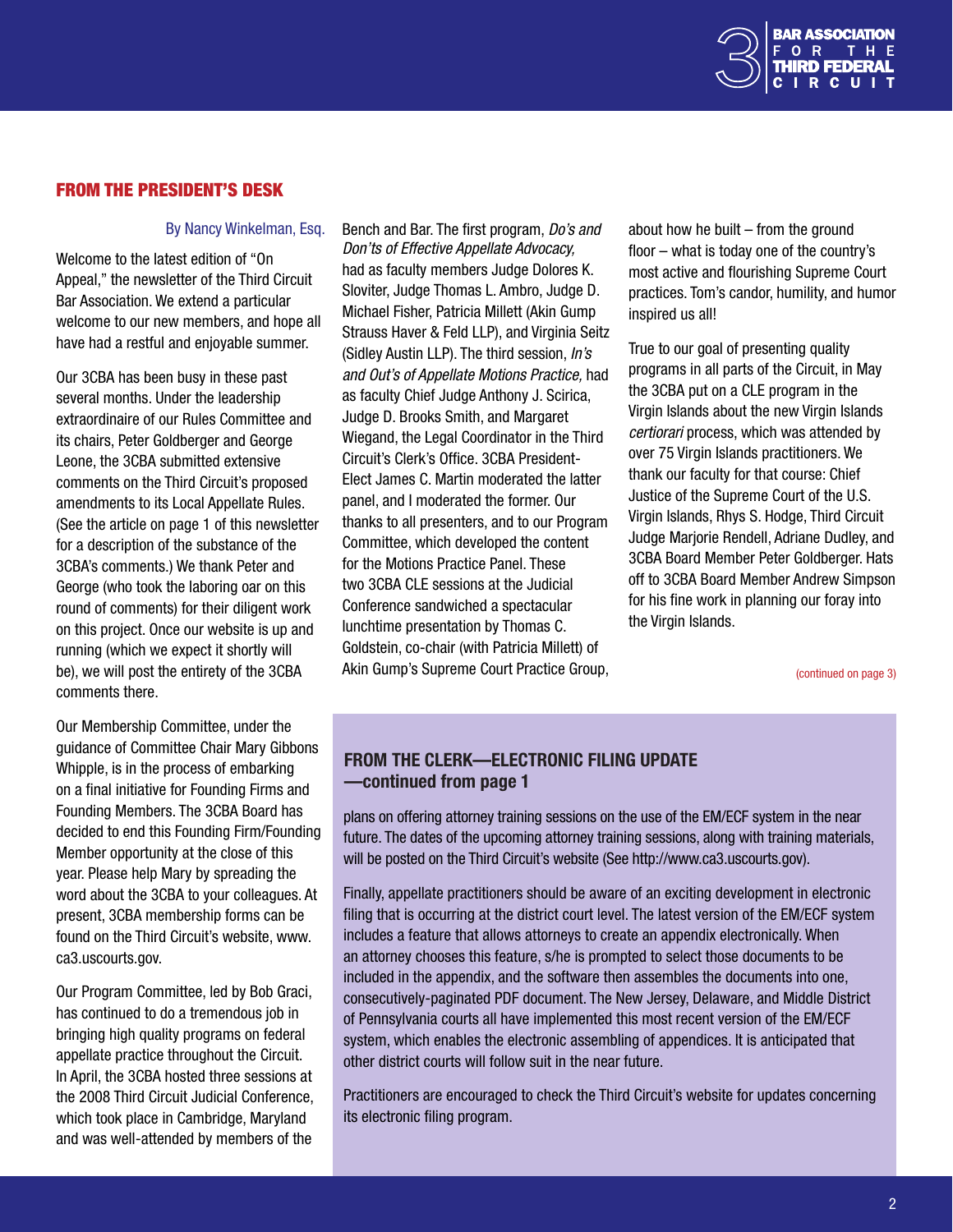### <span id="page-2-0"></span>THIRD CIRCUIT DECISION OF INTEREST

By Colin E. Wrabley, Esq. & David J. Bird, Esq.

#### *Gutierrez v. Johnson & Johnson,* 523 F.3d 187 (3d Cir. April 24, 2008).

*Gutierrez* contains important holdings regarding the timeliness of petitions to appeal class certification orders under Fed. R. Civ. P. 23(f). Rule 23 authorizes the courts of appeals to permit an interlocutory appeal from a district court order granting or denying class certification if a party files a petition to appeal "within ten days" of the order. *Gutierrez* holds that while the ten-day time limit generally is "strict and mandatory," it may be tolled by motions for reconsideration in the district court, but only where such motions are filed within Rule 23(f)'s ten-day period. Thus, any reconsideration motion filed more than ten days after the class certification order is "untimely" and will not toll or reset Rule 23(f)'s ten-day period. This is true, the Court held, even if the reconsideration motion is filed within the time period allowed by a local district court rule or within a time period agreed to by the parties and approved by the district court.

*Gutierrez's* construction of Rule 23(f) can have fatal consequences for parties who may rely on the plain language of local rules governing the time for filing reconsideration and court-approved extensions of those local rules. In *Gutierrez*, plaintiffs, who lost a class certification motion, asked the district court to extend their time to file a motion for reconsideration. The plaintiffs' request, which was filed within ten days of the entry of the class certification order, stated that the parties had agreed to the extension and "understood" that the request and reconsideration motion would not prejudice any party's

[\(continued on page 4\)](#page-3-0)

### From the President's Desk—continued from page 2

Also in May, the 3CBA joined with the New Jersey Bar Association's Federal Practice and Procedure Section and Appellate Practice Committee, and with the Association of the Federal Bar of New Jersey to put on a program, *The Nuts and Bolts of Practice Before the Third Circuit,* at the New Jersey State Bar Association's Annual Meeting in Atlantic City. We thank 3CBA Board Member Mary Gibbons Whipple for organizing and moderating this program and the faculty members for their participation: Judge Michael Chagares, former Third Circuit Judge John Gibbons, 3CBA Treasurer and former New Jersey District Court Judge Stephen Orlofsky, and Third Circuit Clerk Marcia Waldron. Look for programs this Fall in the Middle and Western Districts of Pennsylvania, as well as a replay in Philadelphia in November (with the Pennsylvania Bar Institute as sponsor) of the *Do's and Don'ts of Effective Appellate Advocacy* course.

Last, but certainly not least, my special personal thanks to Chip Becker, Colin Wrabley and our new Newsletter co-chair Mary Dixon for their hard work in putting together this newsletter. We so appreciate their dedication.

# PROPOSED CHANGES TO THE LOCAL APPELLATE RULES —continued from page 1

as users in the Circuit's electronic filing system, and that almost all filings be filed and served using the electronic filing system. This system would function similarly to the electronic filing systems employed by the district courts. Unlike those systems, the Circuit's proposal retains the filing of paper copies of briefs and appendices.

The Circuit's Proposed Amendments also address the Crime Victim's Rights Act, pro se motions by represented parties, and the new requirement to redact certain personal identifiers from all documents filed in the Circuit. In addition, the Proposed Amendments also make minor and stylistic changes to numerous rules.

The Third Circuit Bar Association has submitted suggestions regarding the Proposed Amendments. The suggestions were the result of comments by numerous members and the hard work by the co-chairpersons of the Rules Committee, George Leone and Peter Goldberger. The Association's primary suggestions were designed to further integrate the proposed model rule with the Circuit's existing Local Appellate Rules to lessen any confusion or conflict. The Association suggested a relaxation in the number of paper copies which must be filed and served, and clarification of when electronic filing and service may and must be used. It also suggested not requiring the electronic filing of appendices pending further study of the concerns raised.

The Association also made suggestions concerning the Circuit's other proposals, and about other Local Appellate Rules, to make appellate practice easier. The